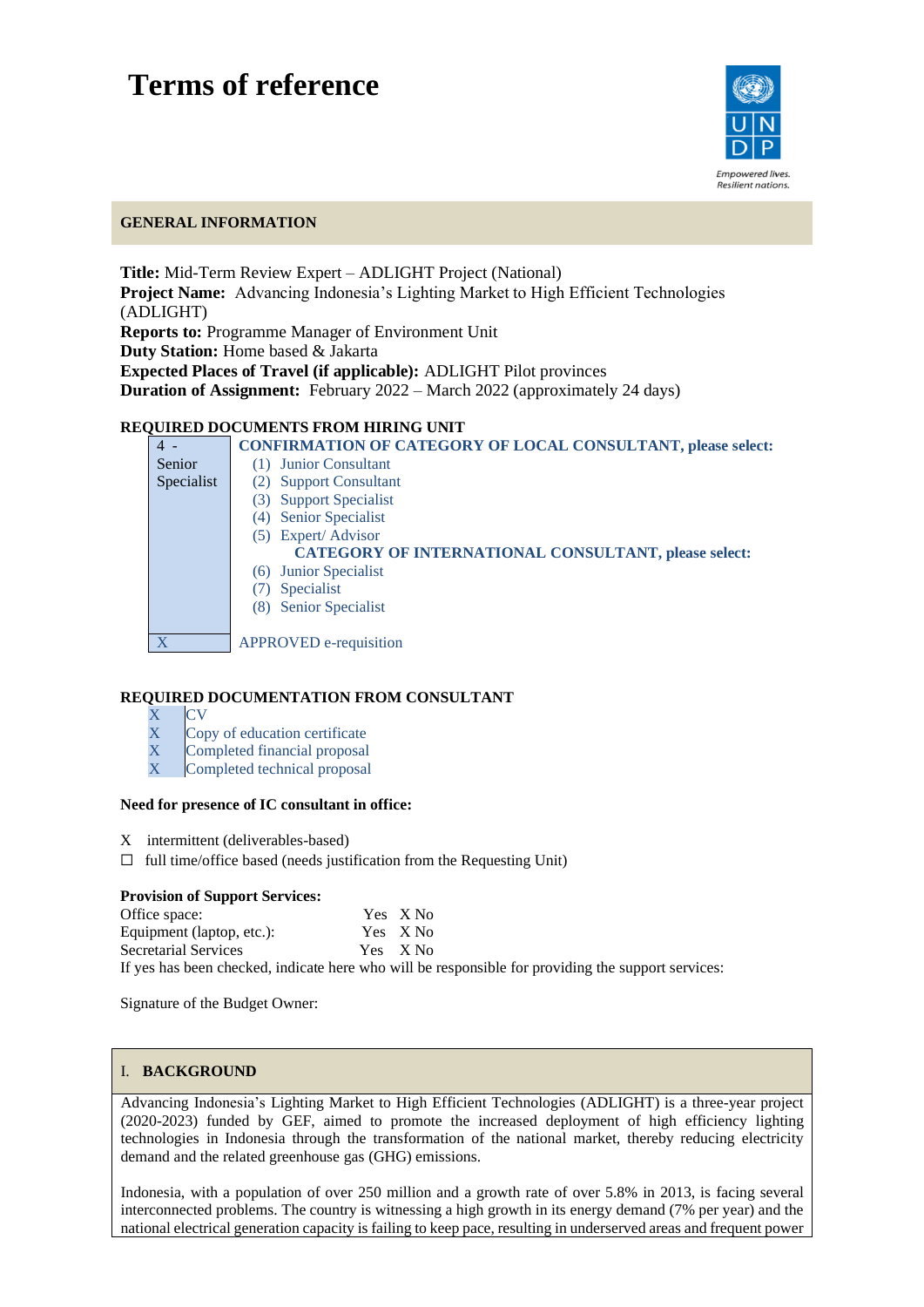cuts and brownouts. In 2014, 20% of the population did not have access to electricity, and many others only had restricted supplies. This has a negative impact on entrepreneurship, education, health and safety. In addition, Indonesia's over-reliance on fossil fuels, which accounts for 71% of the country's energy mix, results in rising greenhouse gas emissions.

The proliferation of energy efficient and affordable lighting is important to human development because of the significance of lighting in the life of women and men, whether indoor or outdoor in all sectors of the economy. Access to energy efficient lighting (EEL) products and systems is very relevant to national development priorities, global environment and adaptation issues.

ADLIGHT project which is expected to lead increased market penetration of high efficiency lighting through capacity building for the country's lighting industry is arranged around three components: (1) Support to local lighting industry to transform the market for high quality, high efficient lighting systems, (2) Regulatory mechanisms and market monitoring, verification, and enforcement, and (3) New business models and awareness raising for high efficiency lighting technology penetration. The project will bring about cumulative electricity savings of 310 GWh and cumulative GHG emissions reduction of 250 kt CO2 by year 3 of the project and increase the impact as the selected demonstrations to enhance market penetration will catalyze more replication of these EE lighting technologies for the coming years and beyond to have a total potential of 1,646 kt CO2 emission reduction.

ADLIGHT project is implemented by the Ministry of Energy and Mineral Resources in close coordination with the Ministry of Environment and Forestry, Ministry of Industry, Ministry of Trade, Ministry of Finance, Ministry of Transportation, and LKPP. Local governments and the private sector are other key partners in implementing the project activities.

The project started on 18 May 2020 is in its third year of implementation. In line with the UNDP-GEF Guidance on Mid-Term Review (MTR), an MTR team consisting of a MTR Team Leader and an MTR Expert will be recruited to conduct MTR for MTRE3 project. This ToR sets out the expectations for this MTR and refers to the requirements and responsibilities for the MTR Expert. The MTR process must follow the guidance outlined in the document Guidance For Conducting Midterm Reviews of UNDP-Supported, GEF-Financed Projects[\(http://web.undp.org/evaluation/documents/guidance/GEF/mid](http://web.undp.org/evaluation/documents/guidance/GEF/mid-term/Guidance_Midterm%20Review%20_EN_2014.pdf)[term/Guidance\\_Midterm%20Review%20\\_EN\\_2014.pdf\)](http://web.undp.org/evaluation/documents/guidance/GEF/mid-term/Guidance_Midterm%20Review%20_EN_2014.pdf).

## II. **SCOPE OF WORK, ACTIVITIES, AND DELIVERABLES**

### Objectives of the MTR

The MTR will assess progress towards the achievement of the project objectives and outcomes as specified in the Project Document, and assess early signs of project success or failure with the goal of identifying the necessary changes to be made in order to set the project on-track to achieve its intended results. The MTR will also review the project's strategy, its risks to sustainability.

### Scope of Work

The MTR must provide evidence based information that is credible, reliable and useful. The MTR team will first conduct a document review of project documents (i.e. PIF, UNDP Initiation Plan, Project Document, ESSP, Project Inception Report, PIRs, Project Appraisal Committee meeting minutes, Financial and Administration guidelines used by Project Team, project operational guidelines, manuals and systems, etc.) provided by the Project Team and Commissioning Unit. The MTR team will review the baseline GEF focal area Tracking Tool submitted to the GEF at CEO endorsement, and the midterm GEF focal area Tracking Tool that must be completed before the MTR field mission begins. At the start of the MTR mission, the MTR team will participate in a MTR inception workshop to clarify their understanding of the objectives and methods of the MTR, producing the MTR inception report thereafter. The MTR mission will then consist of interviews and site visits to pilot provinces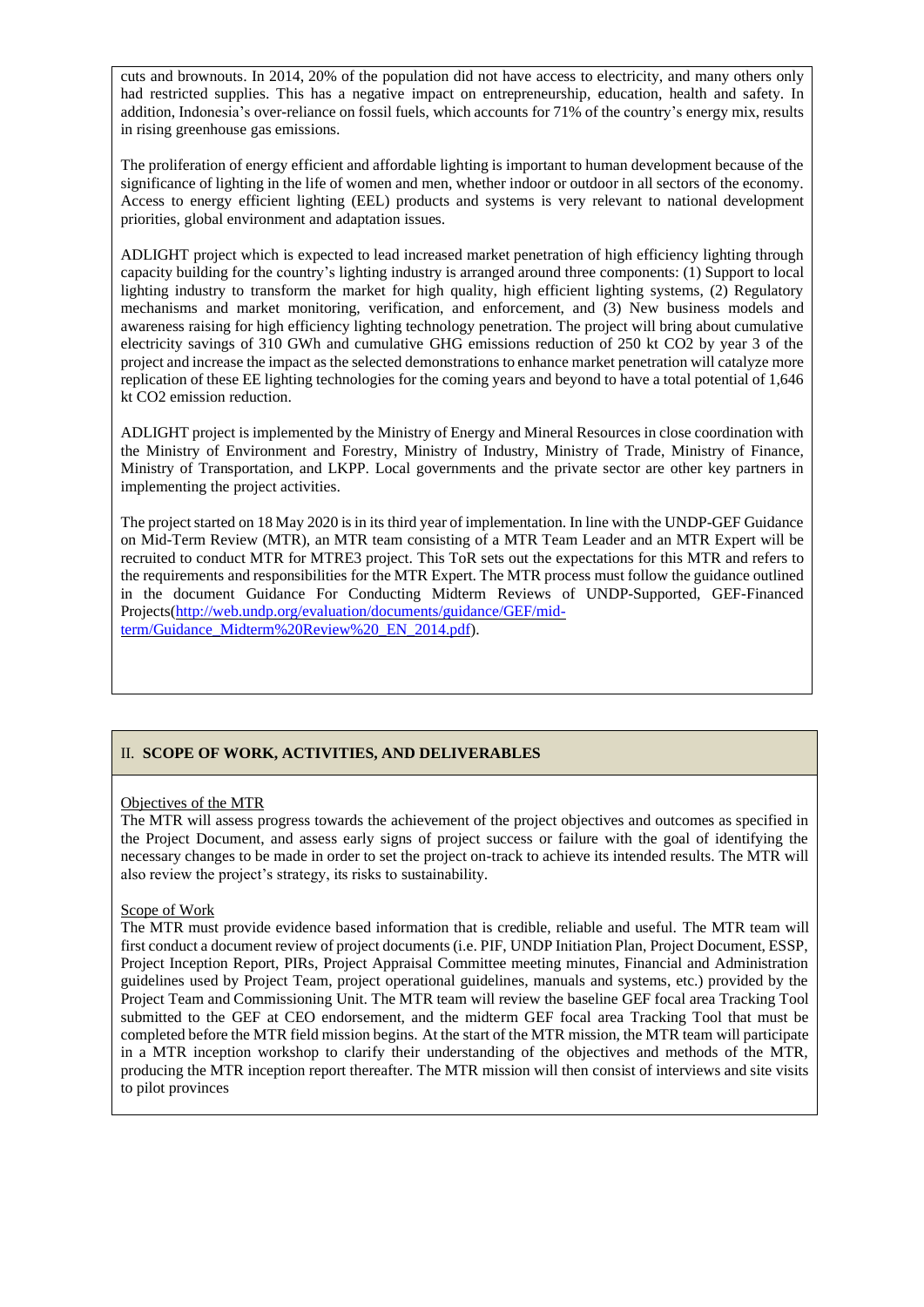The MTR team will consist of two independent consultants that will conduct the MTR - one team leader (with experience and exposure to projects and evaluations in other regions globally) and one team expert, usually from the country of the project. The MTR team is expected to follow a collaborative and participatory approach<sup>1</sup> ensuring close engagement with the Project Team, government counterparts (the GEF Operational Focal Point), the UNDP Country Office(s), UNDP-GEF Regional Technical Advisers, and other key stakeholders.

The MTR team will assess the following four categories of project progress and produce a draft and final MTR report. See the *Guidance For Conducting Midterm Reviews of UNDP-Supported, GEF-Financed Projects* [\(hyperlink\)](http://web.undp.org/evaluation/documents/guidance/GEF/mid-term/Guidance_Midterm%20Review%20_EN_2014.pdf) for requirements on ratings. No overall rating is required.

## **1. Project Strategy**

*Project Design:* 

- Review the problem addressed by the project and the underlying assumptions. Review the effect of any incorrect assumptions or changes to the context to achieving the project results as outlined in the Project Document.
- Review the relevance of the project strategy and assess whether it provides the most effective route towards expected/intended results.
- Review how the project addresses country priorities. Review country ownership. Was the project concept in line with the national sector development priorities and plans of the country (or of participating countries in the case of multi-country projects)?
- Review decision-making processes; were perspectives of those who would be affected by project decisions, those who could affect the outcomes, and those who could contribute information or other resources to the process, taken into account during project design processes?
- Review the extent to which relevant gender issues were raised in the project design. See of *Guidance For Conducting Midterm Reviews of UNDP-Supported, GEF-Financed Projects* for further guidelines.
- If there are major areas of concern, recommend areas for improvement.

### *Results Framework/Logframe:*

- Undertake a critical analysis of the project's logframe indicators and targets, assess how "SMART" the midterm and end-of-project targets are (Specific, Measurable, Attainable, Relevant, Time-bound), and suggest specific amendments/revisions to the targets and indicators as necessary.
- Examine if progress so far has led to, or could in the future catalyse beneficial development effects (i.e. income generation, gender equality and women's empowerment, improved governance etc...) that should be included in the project results framework and monitored on an annual basis.

## **2. Progress Towards Results**

- Review the logframe indicators against progress made towards the end-of-project targets; populate the Progress Towards Results Matrix, as described in the *Guidance For Conducting Midterm Reviews of UNDP-Supported, GEF-Financed Projects*; colour code progress in a "traffic light system" based on the level of progress achieved; assign a rating on progress for the project objective and each outcome; make recommendations from the areas marked as "not on target to be achieved" (red).
- Compare and analyse the GEF Tracking Tool at the Baseline with the one completed right before the Midterm Review.
- Identify remaining barriers to achieving the project objective.
- Identify challenges faced by the project team in achieving the objectives of the project.
- By reviewing the aspects of the project that have already been successful, identify ways in which the project can further expand these benefits.

## **3. Project Implementation and Adaptive Management**

Using the *Guidance For Conducting Midterm Reviews of UNDP-Supported, GEF-Financed Projects*; assess the following categories of project progress:

- Management Arrangements
- Work Planning
- Finance and co-finance
- Project-level monitoring and evaluation systems
- Stakeholder Engagement
- Reporting
- **Communications**

### **4. Sustainability**

Assess overall risks to sustainability factors of the project in terms of the following four categories:

<sup>&</sup>lt;sup>1</sup> For ideas on innovative and participatory Monitoring and Evaluation strategies and techniques, see UNDP Discussion Paper: [Innovations in Monitoring & Evaluating Results,](http://www.undp.org/content/undp/en/home/librarypage/capacity-building/discussion-paper--innovations-in-monitoring---evaluating-results/) 05 Nov 2013.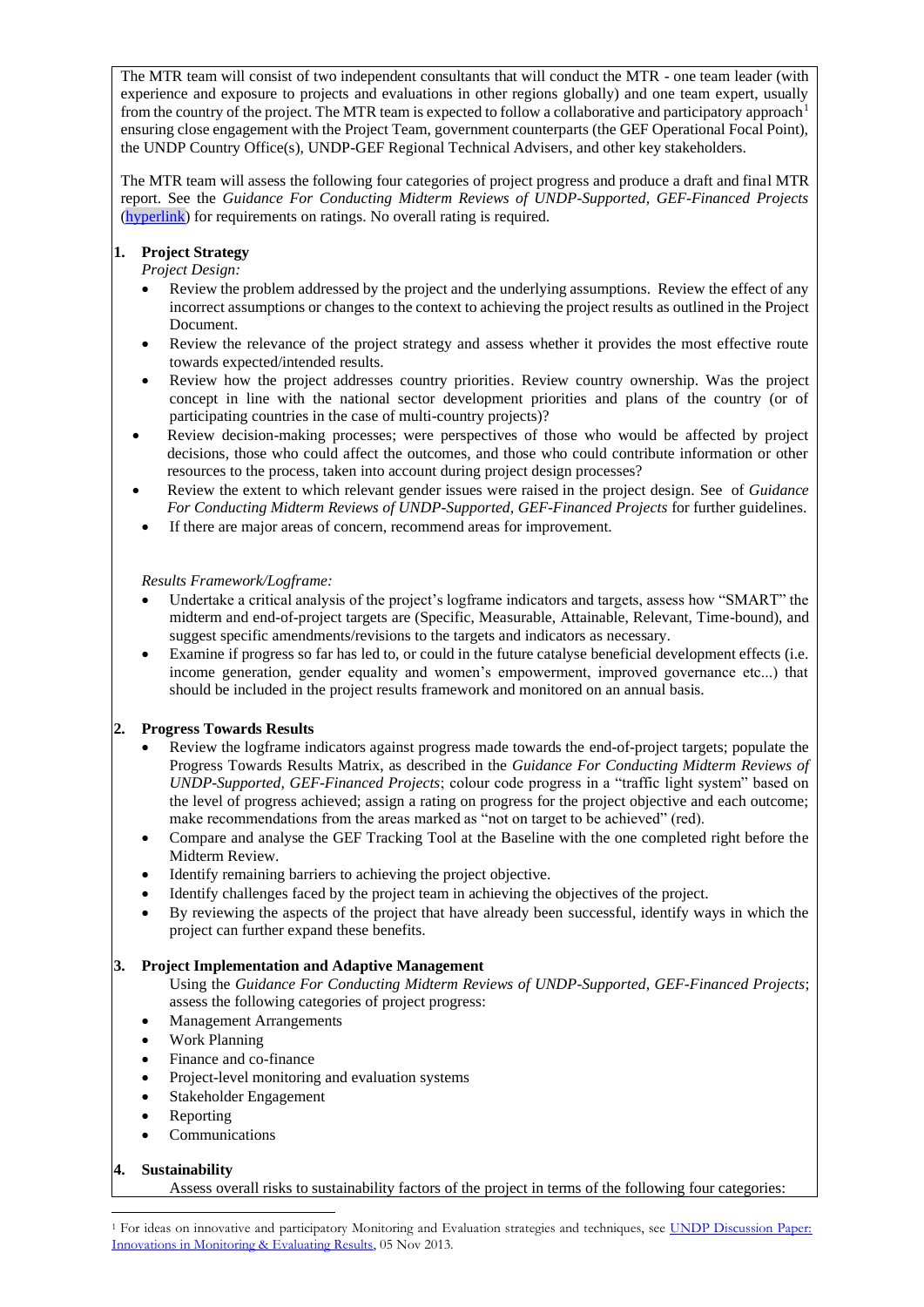- Financial risks to sustainability
- Socio-economic risks to sustainability
- Institutional framework and governance risks to sustainability
- Environmental risks to sustainability

The MTR consultant/team will include a section in the MTR report setting out the MTR's evidence-based **conclusions**, in light of the findings.

Additionally, the MTR consultant/team is expected to make **recommendations** to the Project Team. Recommendations should be succinct suggestions for critical intervention that are specific, measurable, achievable, and relevant. A recommendation table should be put in the report's executive summary. The MTR consultant/team should make no more than 15 recommendations total.

The MTR team will include its ratings of the project's results and brief descriptions of the associated achievements in a *MTR Ratings & Achievement Summary Table* in the Executive Summary of the MTR report.

Specifically, the MTR National Expert will perform the following tasks:

- Documentation of evaluation and data gathering and consultation meetings;
- Contributing to the development of evaluation plan and methodology;
- Conducting specific elements of the evaluation determined by the MTR Team Leader;
- Contributing to presentation of the evaluation findings and recommendations at the evaluation wrapup meeting;
- Contributing to the drafting and finalization of the MTR reports, notes of the meetings and other related documents prepared by the international consultant
- Performing translation for the MTR Team Leader (if needed) during meetings with various stakeholders and necessary documents discussed during the MTR mission.

### **Expected Outputs and deliverables**

The MTR consultant/team shall prepare and submit:

- MTR Inception Report: MTR team clarifies objectives and methods of the Midterm Review no later than 2 weeks before the MTR mission. To be sent to the Commissioning Unit and project management. Approximate due date: (15-02-2022)
- Presentation: Initial Findings presented to project management and the Commissioning Unit at the end of the MTR mission. Approximate due date: (01-03-2022)
- Draft Final Report: Full report with annexes within 4 weeks of the MTR mission. Approximate due date: (08-03-2022)
- Final Report\*: Revised report with annexed audit trail detailing how all received comments have (and have not) been addressed in the final MTR report. To be sent to the Commissioning Unit within 1 week of receiving UNDP comments on draft. Approximate due date: (31-03-2022)

\*The final MTR report must be in English. If applicable, the Commissioning Unit may choose to arrange for a translation of the report into a language more widely shared by national stakeholders.

| <b>TIMEFRAME</b>                   | <b>ACTIVITY</b>                                                |
|------------------------------------|----------------------------------------------------------------|
| 30 January 2022                    | Application closes                                             |
| 31 January – 4 February 2022       | <b>Select MTR Team</b>                                         |
| 7 February 2022                    | Prep the MTR Team (handover of Project Documents)              |
| $8 - 11$ February 2022 (4 working  | Document review and preparing MTR Inception Report             |
| $\frac{days}{ }$                   |                                                                |
| $14 - 15$ February 2022 (2 working | Finalization and Validation of MTR Inception Report            |
| $\frac{days}{ }$                   |                                                                |
| 16 - 28 February 2022 (10          | MTR mission: stakeholder meetings, interviews, field visits    |
| working days)                      |                                                                |
| 1 March 2022 (1 working day)       | Mission wrap-up meeting $\&$ presentation of initial findings- |
|                                    | earliest end of MTR mission                                    |
| $2 - 11$ March 2022 (4 working     | Preparing draft report, submission of draft final report       |
| $\frac{days}{ }$                   |                                                                |
| $16 - 22$ March 2022 (3 working    | Finalization of MTR report/Incorporating audit trail from      |
| $\frac{days}{ }$                   | feedback on draft report                                       |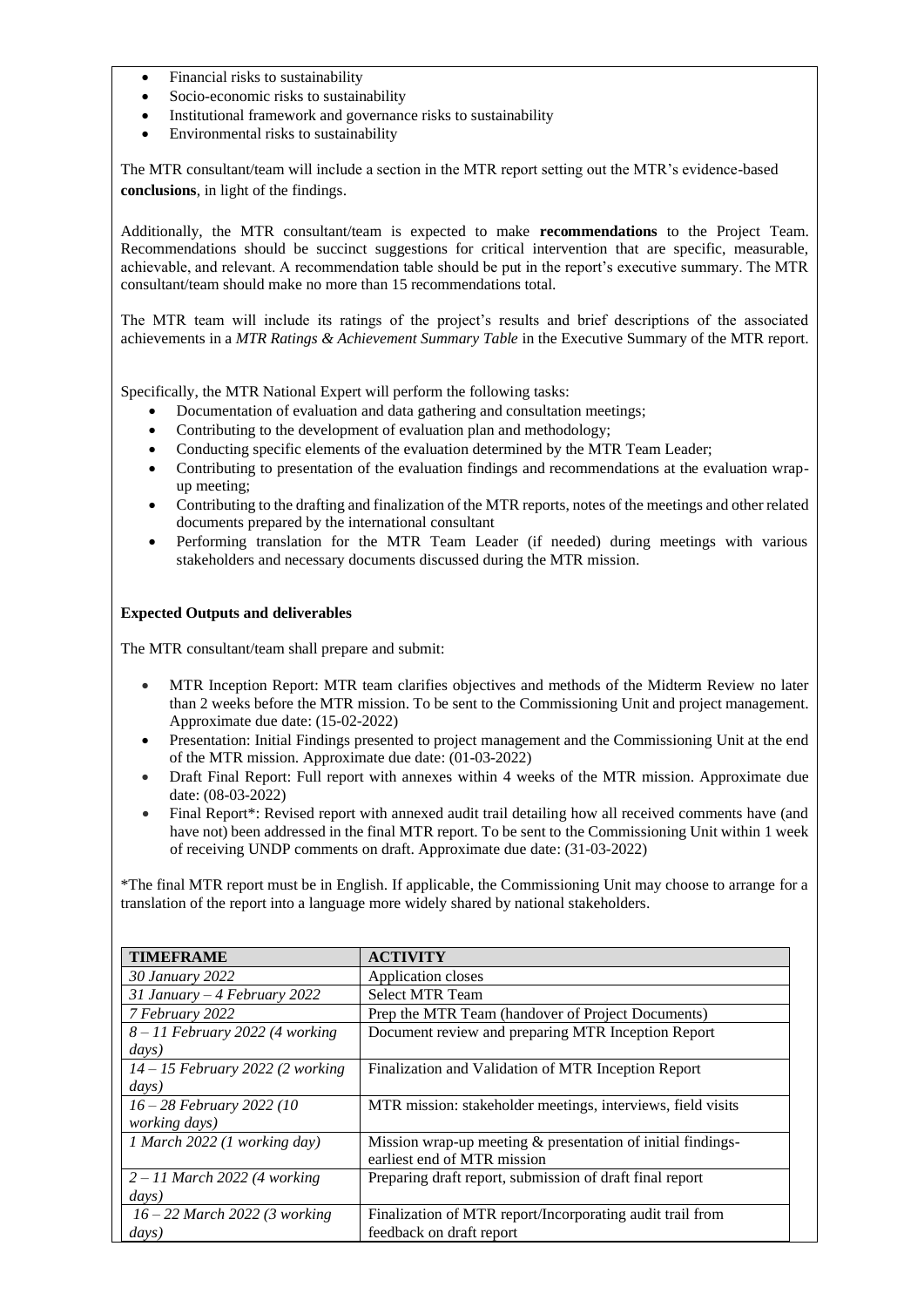| $\frac{1}{2}$ 29 March 2022 | Preparation & Issue of Management Response |
|-----------------------------|--------------------------------------------|
| 31 March 2022               | Expected date of full MTR completion       |

| <b>Deliverables/ Outputs</b>                                                                                                                                        | <b>Target Due Dates</b><br>and Payments   | Reviewed and required<br>approval                                                      |
|---------------------------------------------------------------------------------------------------------------------------------------------------------------------|-------------------------------------------|----------------------------------------------------------------------------------------|
| <b>Inception Report</b><br>MTR team clarifies objectives and methods of<br>Midterm Review                                                                           | 15-02-2022<br>6 working days<br>$(20\%)$  | UNDP Indonesia country<br>Office, Programme<br>Manager                                 |
| <b>Draft Final Report</b><br>Full MTR report (using guidelines on content<br>outlined in Annex B) with annexes                                                      | 08-03-2022<br>15 working days<br>$(50\%)$ | UNDP Indonesia country<br>Office, Programme<br>Manager & Regional<br>Technical Advisor |
| <b>Final Report</b><br>Revised report with annexed audit trail detailing how<br>all received comments have (and have not) been<br>addressed in the final MTR report | 31-03-2022<br>3 working days<br>$(30\%)$  | UNDP Indonesia country<br>Office, Programme<br>Manager & Regional<br>Technical Advisor |

### III. **WORKING ARRANGEMENTS**

#### **Institutional Arrangement**

- a. The principal responsibility for managing this MTR resides with the Commissioning Unit. The Commissioning Unit for this project's MTR is UNDP Indonesia Country Office.
- b. The commissioning unit will contract the consultants and ensure the timely provision of per diems and travel arrangements within the country for the MTR team.
- c. The ADLIGHT Project Team will be responsible for liaising with the MTR team to provide all relevant administrative and financial support, provide documents, set up stakeholder interviews, and arrange field visits as required for the completion of the work.
- d. The expected frequency of the reporting is as stated in the Expected Deliverables mentioned-above.

#### **Duration of the Work**

- **a)** The duration of work is 24 days from February to March 2022
- **b)** The expected starting date is 7 February 2022 with expectation of completion on 31 March 2022.
- **c)** The unforeseen delay will be further discussed by UNDP as basis for possible extension.
- **d)** The feedback from UNDP and government partners to the submitted report can be expected within 5 days from the date of submission.

#### **Duty Station**

- **a)** The contractor's duty station will be home-based with possibility of travel to Jakarta, and selected pilot provinces (XXX).
- **b)** The contractor is working on the output-based, thus no necessity to report or present regularly.

#### **Travel Plan**

Travel cost to project sites in **selected pilot provinces** will be covered by the project based on agreed plan.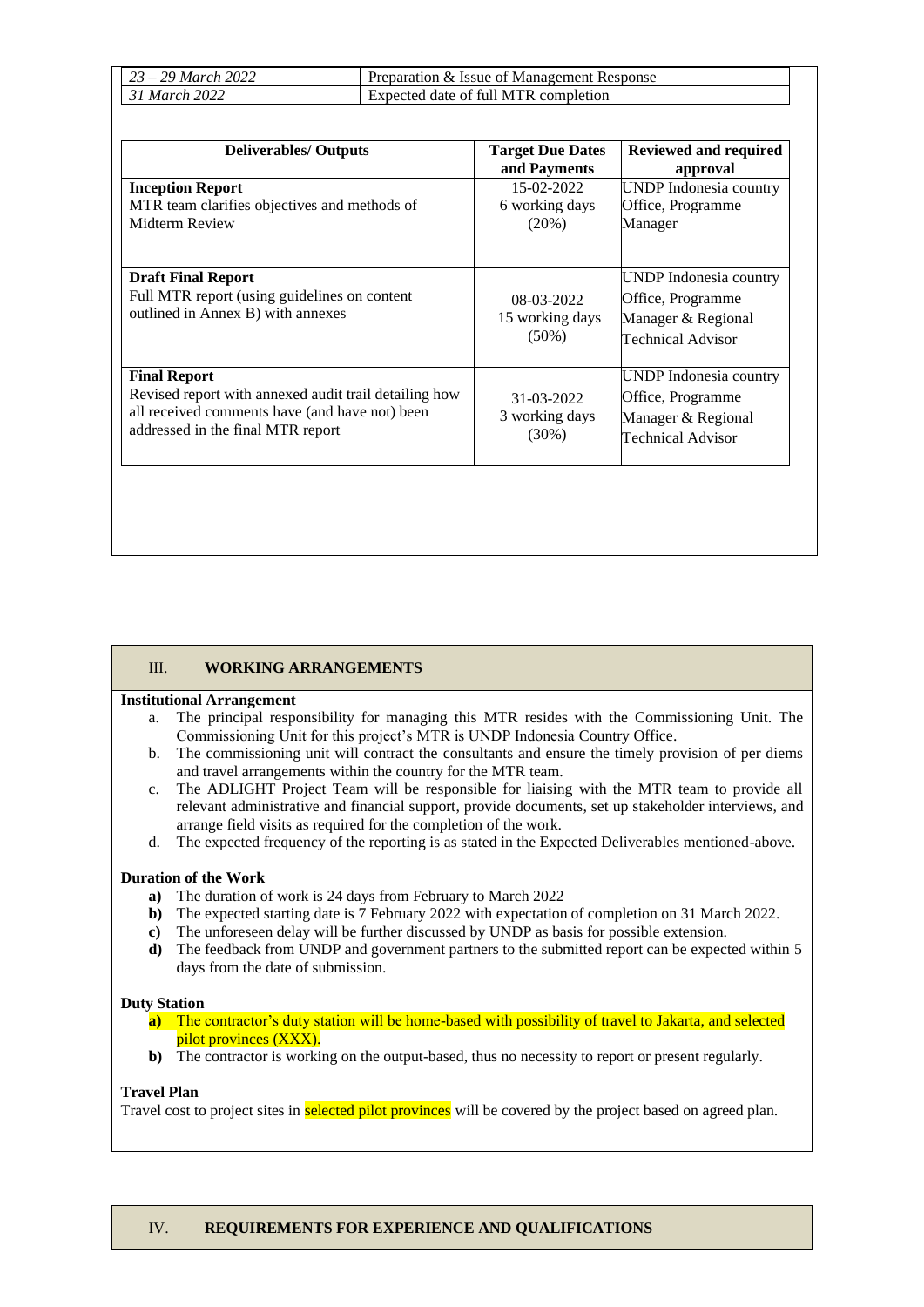## Academic Qualifications:

A Master's degree or higher in a field related to Environment, Energy, Climate Change or other closely related field from an accredited college or university.

## Years of experience:

- Work experience for at least 5 years in fields related to Environment, Energy, Climate Change or related fields;
- Experience with result-based management evaluation methodologies;
- Experience applying SMART indicators and reconstructing or validating baseline scenarios;
- Experience in working with national and local development policies, programs and projects of the Government of Indonesia
- Experience working with the GEF or GEF-evaluations, UNDP evaluations or other UN agencies and/or international organizations and/or major donor agencies is an advantage.

III. Competencies and special skills requirement:

- Competence in adaptive management, as applied to GEF- Climate Change Mitigation focal area;
- Demonstrated understanding of issues related to gender and climate change mitigation and/or promotion of sustainable and modern energy services in communities; experience in gender sensitive evaluation and analysis;
- Competence within the area of climate finance for renewable energy and energy efficiency is an advantage;
- Familiarity with the challenges developing countries face in climate change mitigation and promotion of sustainable and modern energy services to communities;
- Excellent communication skills;
- Demonstrate analytical skills;
- Fluency in Indonesian and English languages

## V. **EVALUATION METHOD AND CRITERIA**

### Cumulative analysis

Evaluation is based on the weighted scoring method, the award of the contract should be made to the individual consultant whose offer has been evaluated and determined as:

a) responsive/compliant/acceptable, and

b) Having received the highest score out of a pre-determined set of weighted technical and financial criteria specific to the solicitation.

\* Technical Criteria weight; 70%

\* Financial Criteria weight; 30%

Only candidates obtaining a minimum of **70 point** out of the 100 points listed below with regards to the Technical Criteria would be considered for the Financial Evaluation

|    | Criteria                                                                 | Weight | <b>Maximum</b><br>Point |
|----|--------------------------------------------------------------------------|--------|-------------------------|
|    | <b>Technical Criteria</b>                                                |        | 100                     |
|    | Criteria A: qualification requirements as per TOR:                       | 60%    |                         |
| 1. | A Master's degree or higher in a field related to Environment, Energy,   |        |                         |
|    | Climate Change or other closely related field from an accredited college |        | 10                      |
|    | or university.                                                           |        |                         |
| 2. | Work experience for at least 5 years in fields related to Environment,   |        |                         |
|    | Energy, Climate Change or related fields;                                |        | 15                      |
| 3. | Experience in working with national and local development policies,      |        | 10                      |
|    | programs and projects of the Government of Indonesia                     |        |                         |
| 4. | Experience with result-based management evaluation methodologies;        |        | 10                      |
| 5. | Experience applying SMART indicators and reconstructing or validating    |        | 10                      |
|    | baseline scenarios;                                                      |        |                         |
| 6. | Experience working with the GEF or GEF-evaluations, UNDP                 |        | 5                       |
|    | evaluations or other UN agencies and/or international organizations      |        |                         |
|    | and/or major donor agencies                                              |        |                         |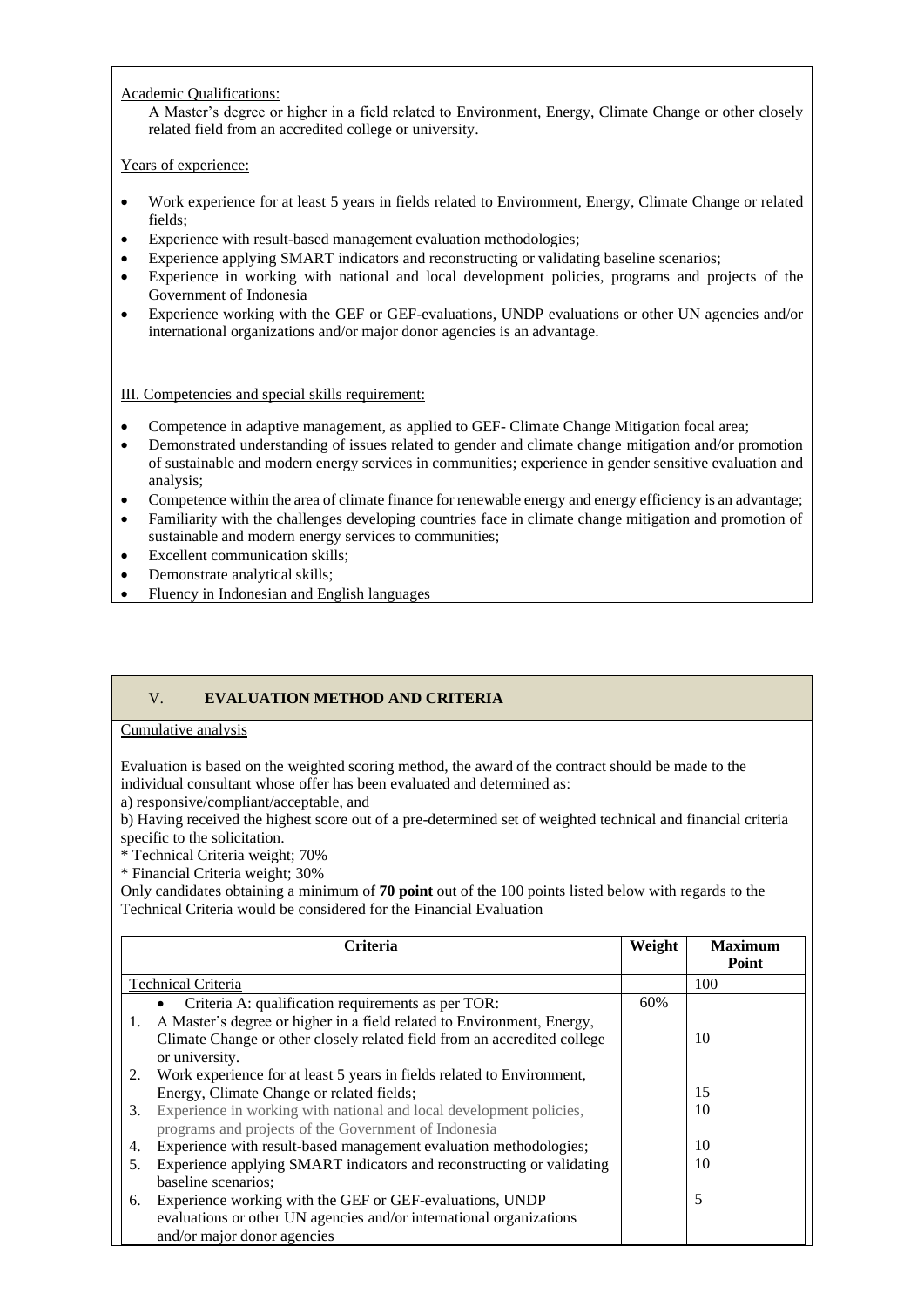|  | Criteria B: Brief Description of Approach to Assignment                      | 40% |    |
|--|------------------------------------------------------------------------------|-----|----|
|  | Understands the task and applies a methodology appropriate for               |     | 15 |
|  | the task?                                                                    |     |    |
|  | Important aspects of the task addressed clearly and in sufficient<br>detail? |     | 15 |
|  | 3. Is planning logical, realistic for efficient project<br>implementation?   |     | 10 |
|  | Criteria C: Further Assessment by Interview (if any)                         | N/A |    |

## **ToR ANNEX A: List of Documents to be reviewed by the MTR Team**

- 1. PIF
- 2. UNDP Initiation Plan
- 3. UNDP Project Document
- 4. UNDP Environmental and Social Screening results
- 5. Project Inception Report
- 6. All Project Implementation Reports (PIR's)
- 7. Quarterly progress reports and work plans of the various implementation task teams
- 8. Audit reports
- 9. Finalized GEF focal area Tracking Tools at CEO endorsement and midterm (Climate Change Mitigation (CCM) TT)
- 10. Oversight mission reports
- 11. All monitoring reports prepared by the project
- 12. Financial and Administration guidelines used by Project Team

The following documents will also be available:

- 13. Project operational guidelines, manuals and systems
- 14. UNDP country/countries programme document(s)
- 15. Minutes of the ADLIGHT's Project Board Meetings and other meetings (i.e. Project Appraisal Committee meetings)
- 16. Project site location maps

**ToR ANNEX B: Guidelines on Contents for the Midterm Review Report<sup>2</sup>**

- **i.** Basic Report Information *(for opening page or title page)*
	- Title of UNDP supported GEF financed project
	- UNDP PIMS# and GEF project ID#
	- MTR time frame and date of MTR report
	- Region and countries included in the project
	- GEF Operational Focal Area/Strategic Program
	- Executing Agency/Implementing Partner and other project partners
	- MTR team members
	- Acknowledgements
- **ii.** Table of Contents
- **iii.** Acronyms and Abbreviations
- **1.** Executive Summary *(3-5 pages)*
	- Project Information Table
	- Project Description (brief)
	- Project Progress Summary (between 200-500 words)
	- MTR Ratings & Achievement Summary Table
	- Concise summary of conclusions
	- Recommendation Summary Table
- **2.** Introduction *(2-3 pages)*
	- Purpose of the MTR and objectives

<sup>2</sup> The Report length should not exceed *40* pages in total (not including annexes).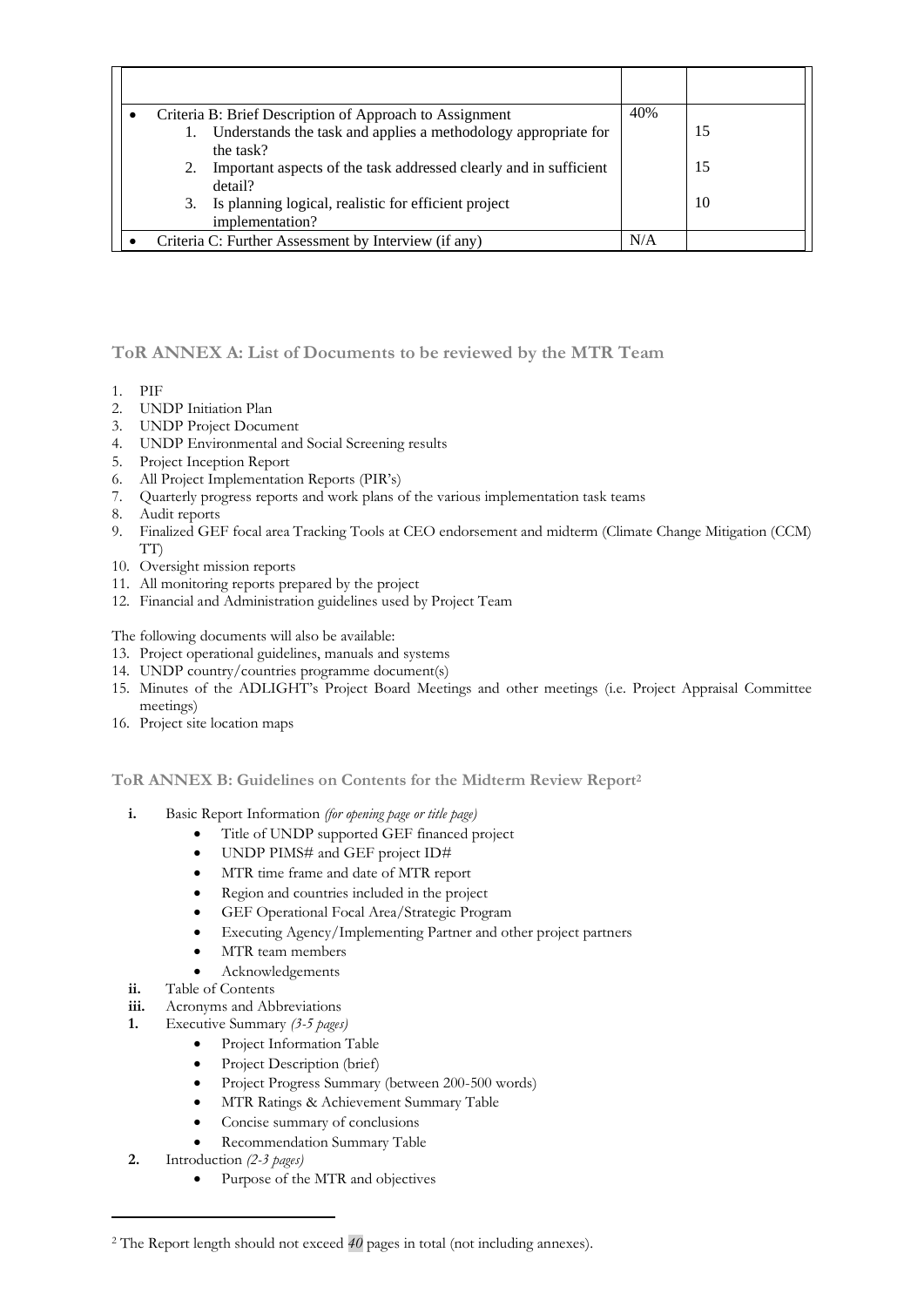- Scope & Methodology: principles of design and execution of the MTR, MTR approach and data collection methods, limitations to the MTR
- Structure of the MTR report
- **3.** Project Description and Background Context *(3-5 pages)*
	- Development context: environmental, socio-economic, institutional, and policy factors relevant to the project objective and scope
	- Problems that the project sought to address: threats and barriers targeted
	- Project Description and Strategy: objective, outcomes and expected results, description of field sites (if any)
	- Project Implementation Arrangements: short description of the Project Board, key implementing partner arrangements, etc.
	- Project timing and milestones
	- Main stakeholders: summary list
- **4.** Findings *(12-14 pages)*
	- **4.1** Project Strategy
		- Project Design
		- Results Framework/Logframe
	- **4.2** Progress Towards Results
		- Progress towards outcomes analysis
		- Remaining barriers to achieving the project objective
	- **4.3** Project Implementation and Adaptive Management
		- Management Arrangements
		- Work planning
		- Finance and co-finance
		- Project-level monitoring and evaluation systems
		- Stakeholder engagement
		- Reporting
		- **Communications**
	- **4.4** Sustainability
		- Financial risks to sustainability
		- Socio-economic to sustainability
		- Institutional framework and governance risks to sustainability
		- Environmental risks to sustainability
- **5.** Conclusions and Recommendations *(4-6 pages)*

#### **5.1**  Conclusions

- Comprehensive and balanced statements (that are evidence-based and connected to the MTR's findings) which highlight the strengths, weaknesses and results of the project
- **5.2** Recommendations
	- Corrective actions for the design, implementation, monitoring and evaluation of the project
	- Actions to follow up or reinforce initial benefits from the project
	- Proposals for future directions underlining main objectives
- **6.** Annexes
	- MTR ToR (excluding ToR annexes)
	- MTR evaluative matrix (evaluation criteria with key questions, indicators, sources of data, and methodology)
	- Example Questionnaire or Interview Guide used for data collection
	- Ratings Scales
	- MTR mission itinerary
	- List of persons interviewed
	- List of documents reviewed
	- Co-financing table (if not previously included in the body of the report)
	- Signed UNEG Code of Conduct form
	- Signed MTR final report clearance form
	- *Annexed in a separate file:* Audit trail from received comments on draft MTR report
	- *Annexed in a separate file:* Relevant midterm tracking tools (*METT, FSC, Capacity scorecard, etc.)*

## **ToR ANNEX C: Midterm Review Evaluative Matrix Template**

| <b>Evaluative Questions</b>   Indicators | Sources | Methodology |
|------------------------------------------|---------|-------------|
|                                          |         |             |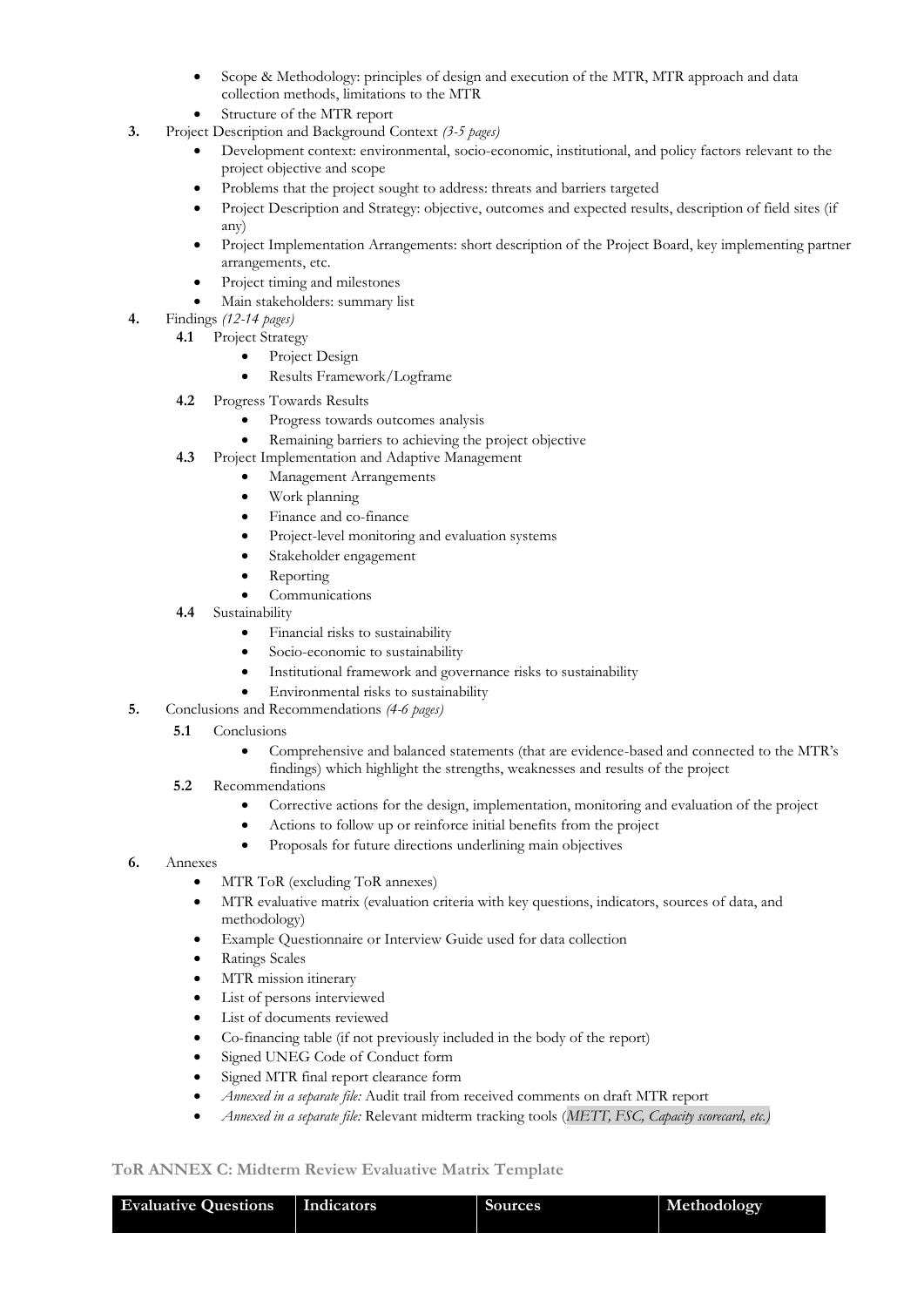| Project Strategy: To what extent is the project strategy relevant to country priorities, country ownership, |
|-------------------------------------------------------------------------------------------------------------|
| and the best route towards expected results?                                                                |

| (include evaluative<br>question(s)                                                                                                                        | (i.e. relationships established,<br>level of coherence between<br>project design and<br>implementation approach,<br>specific activities conducted,<br>quality of risk mitigation<br>strategies, etc.) | (i.e. project documents,<br>national policies or strategies,<br>websites, project staff, project<br>partners, data collected<br>throughout the MTR mission,<br>etc.) | (i.e. document analysis, data<br>analysis, interviews with<br>project staff, interviews<br>with stakeholders, etc.) |
|-----------------------------------------------------------------------------------------------------------------------------------------------------------|-------------------------------------------------------------------------------------------------------------------------------------------------------------------------------------------------------|----------------------------------------------------------------------------------------------------------------------------------------------------------------------|---------------------------------------------------------------------------------------------------------------------|
|                                                                                                                                                           |                                                                                                                                                                                                       |                                                                                                                                                                      |                                                                                                                     |
|                                                                                                                                                           |                                                                                                                                                                                                       |                                                                                                                                                                      |                                                                                                                     |
|                                                                                                                                                           | Progress Towards Results: To what extent have the expected outcomes and objectives of the project been                                                                                                |                                                                                                                                                                      |                                                                                                                     |
| achieved thus far?                                                                                                                                        |                                                                                                                                                                                                       |                                                                                                                                                                      |                                                                                                                     |
|                                                                                                                                                           |                                                                                                                                                                                                       |                                                                                                                                                                      |                                                                                                                     |
|                                                                                                                                                           |                                                                                                                                                                                                       |                                                                                                                                                                      |                                                                                                                     |
|                                                                                                                                                           | Project Implementation and Adaptive Management: Has the project been implemented efficiently, cost-                                                                                                   |                                                                                                                                                                      |                                                                                                                     |
|                                                                                                                                                           |                                                                                                                                                                                                       |                                                                                                                                                                      |                                                                                                                     |
|                                                                                                                                                           | effectively, and been able to adapt to any changing conditions thus far? To what extent are project-level                                                                                             |                                                                                                                                                                      |                                                                                                                     |
|                                                                                                                                                           | monitoring and evaluation systems, reporting, and project communications supporting the project's                                                                                                     |                                                                                                                                                                      |                                                                                                                     |
| implementation?                                                                                                                                           |                                                                                                                                                                                                       |                                                                                                                                                                      |                                                                                                                     |
|                                                                                                                                                           |                                                                                                                                                                                                       |                                                                                                                                                                      |                                                                                                                     |
|                                                                                                                                                           |                                                                                                                                                                                                       |                                                                                                                                                                      |                                                                                                                     |
|                                                                                                                                                           |                                                                                                                                                                                                       |                                                                                                                                                                      |                                                                                                                     |
| Sustainability: To what extent are there financial, institutional, socio-economic, and/or environmental<br>risks to sustaining long-term project results? |                                                                                                                                                                                                       |                                                                                                                                                                      |                                                                                                                     |
|                                                                                                                                                           |                                                                                                                                                                                                       |                                                                                                                                                                      |                                                                                                                     |
|                                                                                                                                                           |                                                                                                                                                                                                       |                                                                                                                                                                      |                                                                                                                     |
|                                                                                                                                                           |                                                                                                                                                                                                       |                                                                                                                                                                      |                                                                                                                     |
|                                                                                                                                                           |                                                                                                                                                                                                       |                                                                                                                                                                      |                                                                                                                     |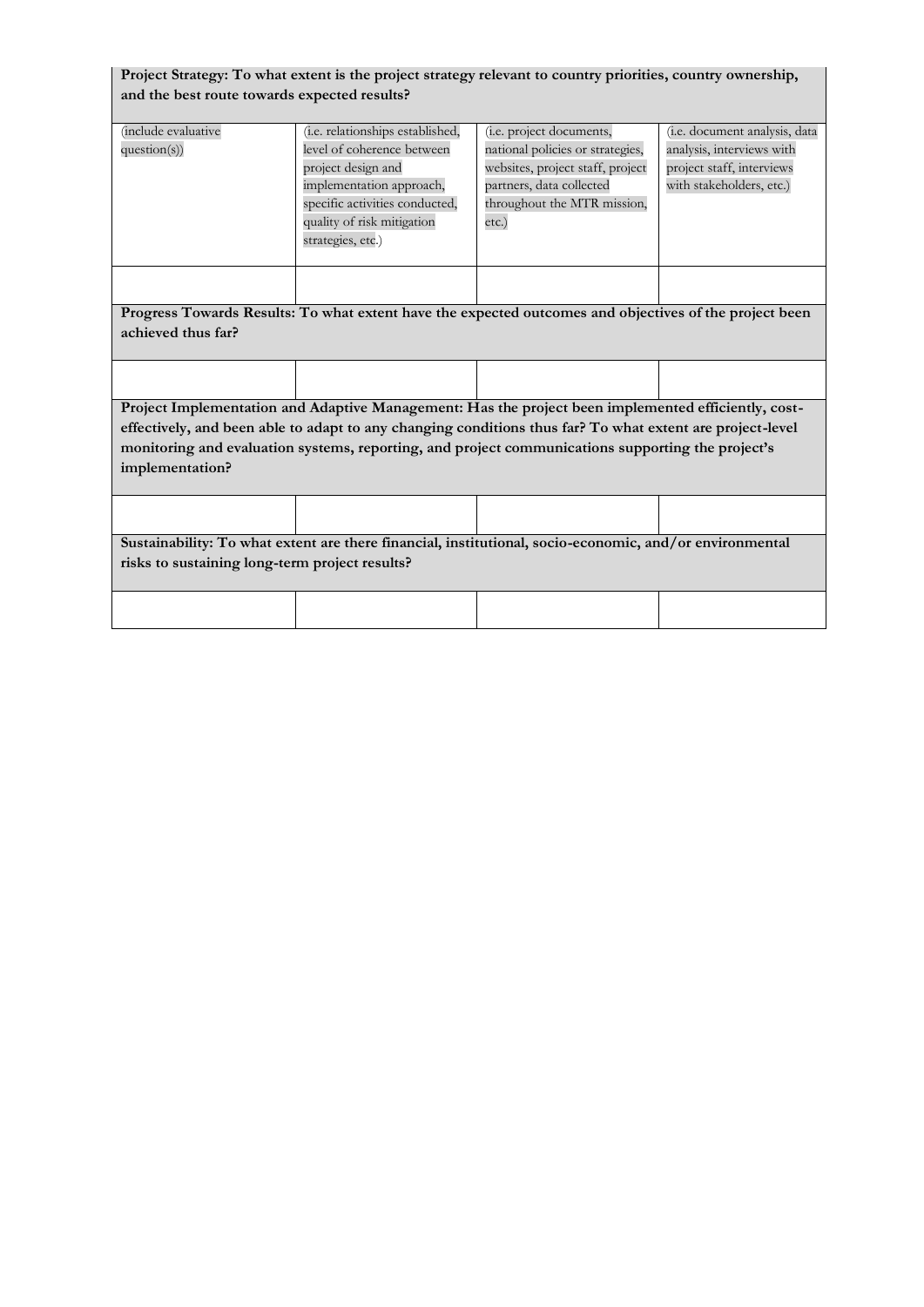#### **Evaluators/Consultants:**

- 1. Must present information that is complete and fair in its assessment of strengths and weaknesses so that decisions or actions taken are well founded.
- 2. Must disclose the full set of evaluation findings along with information on their limitations and have this accessible to all affected by the evaluation with expressed legal rights to receive results.
- 3. Should protect the anonymity and confidentiality of individual informants. They should provide maximum notice, minimize demands on time, and respect people's right not to engage. Evaluators must respect people's right to provide information in confidence, and must ensure that sensitive information cannot be traced to its source. Evaluators are not expected to evaluate individuals, and must balance an evaluation of management functions with this general principle.
- 4. Sometimes uncover evidence of wrongdoing while conducting evaluations. Such cases must be reported discreetly to the appropriate investigative body. Evaluators should consult with other relevant oversight entities when there is any doubt about if and how issues should be reported.
- 5. Should be sensitive to beliefs, manners and customs and act with integrity and honesty in their relations with all stakeholders. In line with the UN Universal Declaration of Human Rights, evaluators must be sensitive to and address issues of discrimination and gender equality. They should avoid offending the dignity and self-respect of those persons with whom they come in contact in the course of the evaluation. Knowing that evaluation might negatively affect the interests of some stakeholders, evaluators should conduct the evaluation and communicate its purpose and results in a way that clearly respects the stakeholders' dignity and self-worth.
- 6. Are responsible for their performance and their product(s). They are responsible for the clear, accurate and fair written and/or oral presentation of study limitations, findings and recommendations.
- 7. Should reflect sound accounting procedures and be prudent in using the resources of the evaluation.

#### **MTR Consultant Agreement Form**

Agreement to abide by the Code of Conduct for Evaluation in the UN System:

Name of Consultant:

Name of Consultancy Organization (where relevant):

**I confirm that I have received and understood and will abide by the United Nations Code of Conduct for Evaluation.** 

*(Date)*

Signed at *\_\_\_\_\_\_\_\_\_\_\_\_\_\_\_\_\_\_\_\_\_\_\_\_\_\_\_\_\_\_\_\_\_\_\_\_\_ (Place)* on *\_\_\_\_\_\_\_\_\_\_\_\_\_\_\_\_\_\_\_\_\_\_\_\_\_\_\_\_* 

Signature:

<sup>3</sup> [www.undp.org/unegcodeofconduct](http://www.undp.org/unegcodeofconduct)